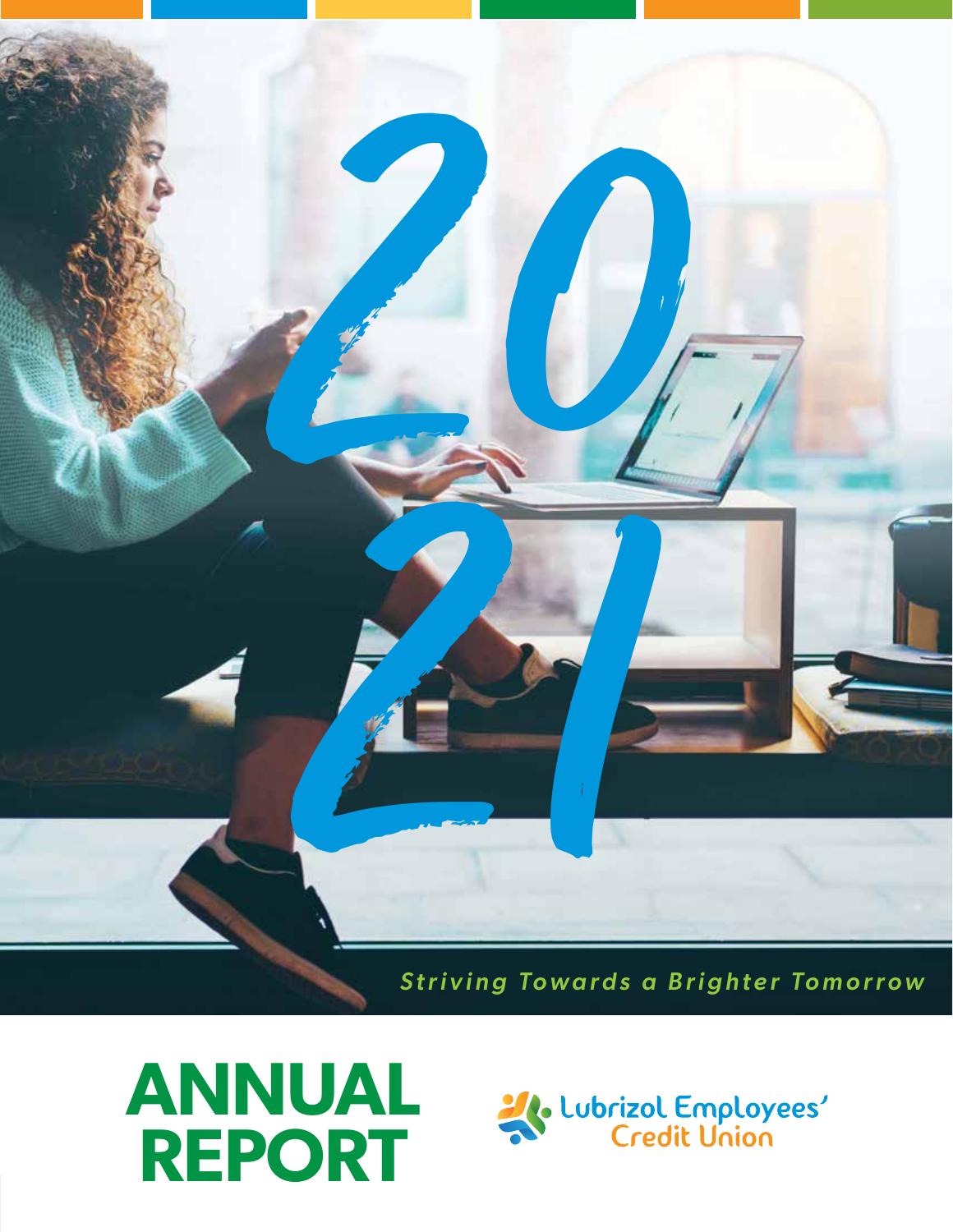Chairman's Report Welcome! To the 68th Annual Meeting of Your Lubrizol

### It has now been two years since the COVID-19 virus raised its ugly head. The economy came back, but now we have the worst inflation in some 40 years as well as supply chain problems. That being said, with the vaccines, safety measures and procedures, we can see we're getting closer to normal. We have certainly learned the Greek alphabet.

The Fed is expected to raise interest rates two or three times this year. LZECU will continue to adapt and make the necessary changes to ensure prosperous continuity for our members and YOUR credit union.

# **Primary Financial Institution**

We continue to strive to be your PRIMARY financial institution. We offer a vast array of online services to make doing business with us convenient no matter where you find yourself. Some of our remote services include our mobile banking app, remote deposit, electronic signatures thru DocuSign, two ATM networks providing over 85,000 fee-free ATMs and digital wallet debit cards. Our goal is to continue to add online services as we strive to be the BEST credit union in the state of Texas.

#### **Membership**

We have a very strong, active membership and an experienced staff to serve our members. The number of members increased from 3,244 to 3,298. We expect membership to increase as Lubrizol continues to have a vast number of new hires along with their family. We continue to attend all new-hire orientations to promote membership and our valuable services.

Remember that we are YOUR credit union, exclusively open to only Lubrizol Employees and family members. Family includes spouses, kids, parents, brothers, sisters, grandkids, grandparents, inlaws, aunts, uncles, nieces, nephews and cousins. Please recommend YOUR credit union to your family!

### **2021 Highlights**

- New building review and design build firm selected
- Decision made to tear down and rebuild in existing location - New build schedule approved to complete in early 2023
- Staff will be in a temporary building for approximately 8-9 months
- Completed debit card processor conversion from COOP to PSCU
- Contactless card feature is now available on new debit cards
- Added the MoneyPass ATM Network providing more fee-free ATMs
- Now offering Online Discount Market Place
- Loan growth due to low-rate loan promotions and Home Equity offering
- Member testimonials highlighted on our website
- 

# **2022 Major Goals**

- Complete new building - Move to temporary building, tear down existing building, new build construction and transition to new building - Completion expected in early 2023
- Research additional
- ransomware protection • Online submission form available
- for member testimonials • Member growth via communications
- and incentives
- Loan growth via promotions

### **LZECU History**

I want to communicate some of the history of your credit union and how we got to where we are today.

- December 8, 1953 became State chartered credit union #347 with 145 members and \$40,000 assets after first year
- Credit union originally operated from the personnel office at Lubrizol DP Plant
- 1968 credit union moved to mobile trailer on plant property
- Employees' Credit Union.
- 1970 565 members and \$559,000 assets
- 1971 hired first manager Kathy Smith
- 1972 hired Peggy Linn as a part-time clerk
- 1974 745 members and \$954,000 assets
- 1974 credit union moved offsite built new office on Center Street
- New hours and Peggy Linn became fulltime employee
- New building brought in new members as family had access
- 1980 1265 members and \$2.5 million assets
- 1987 LZECU purchased the OXY credit union building across the street at 205 Center Street (current location)
- 1988 Elaine Hayman hired as manager
- 1990 1824 members and \$12.3 million assets
- 1995 Peggy Linn promoted to CEO
- 1998 Remodeled credit union building – added extra offices and drive-thru
- 2000 2500 members and \$19.8 million assets
- 2010 2736 members and \$30.6 million assets
- 2010 Rose Flores promoted to CEO
- 2021 3302 members and \$53.5 million in assets

Over 68 years, our credit union went from a two-service (savings and loans) credit union to a full-service credit union providing most every service that a member needs. In that time, we went from the personnel office, to a trailer, then offsite to a small building and then to a larger building. Over that period of time, we've gone from 145 to 3300 members and from \$45,000 to \$54,000,000 in assets. It's been a very good ride that we should all be proud of.

Since we purchased our existing building 34 years ago, the number of members has doubled, and assets has nearly quintupled. In addition, over the

past 34 years we have gone from 2.5 to nine employees. This is some of the data reviewed by the Board in making the decision to build a new building.

### **Strengths**

YOUR credit union is very strong. Last year we exceeded \$50+ million in assets. Total assets increased by \$2,227,562 (4.3%) during 2021, ending the year at \$53,504,722. Total loans increased by \$1,211,984 (5.2%) and ended the year at \$24,578,378. A total of \$599,252 was added to Capital during the year. Our Capital to Asset ratio is a strong 14.1%.

### **Summary**

Lubrizol Employees' Credit Union remains very strong. This is confirmed by the positive examinations by the State of Texas Credit Union Department. It's also confirmed by the outside independent audits performed yearly to examine the financials. We strive to be, not the biggest, but the BEST credit union in the State of Texas. Each year we continue to improve and grow YOUR credit union.

I urge you to make YOUR credit union your PRIMARY financial institution. Our products and online services are second to none. We have everything you need at YOUR Lubrizol Employees' Credit Union. In addition, we have a fantastic staff that you can call and talk to personally for help and troubleshooting. With a strong and active membership, an exceptional staff led by Rose and a group of dedicated volunteers, we are very well positioned for continued growth and improvement.

In closing, I want to thank and recognize our exceptional staff: Rose, Susie, Emma, Hedda, Agatha, Charlie, Michele and Anita.

On behalf of your Board of Directors,

Rich Miller Chairman of the Board

# **mission**

Our mission is to build lifelong relationships through family friendly service and provide beneficial, progressive financial services.

# **vision**

Our vision is to be the financial services provider of choice, enriching the lives of our members and employees.

# **core values**

- » Excellent Member Service
- » Honesty
- » Integrity
- » Trust & Respect
- internally & externally » Open/Candid with those we serve internally & externally
- » Safety/Soundness/ Financial Strength » "People Helping People" philosophy
- » Community responsibility

Adhering to our core values guides us to treat others with the courtesy and respect that we wish for ourselves. LZECU believes that through these actions we can achieve our primary goal of delivering an excellent member experience at all times.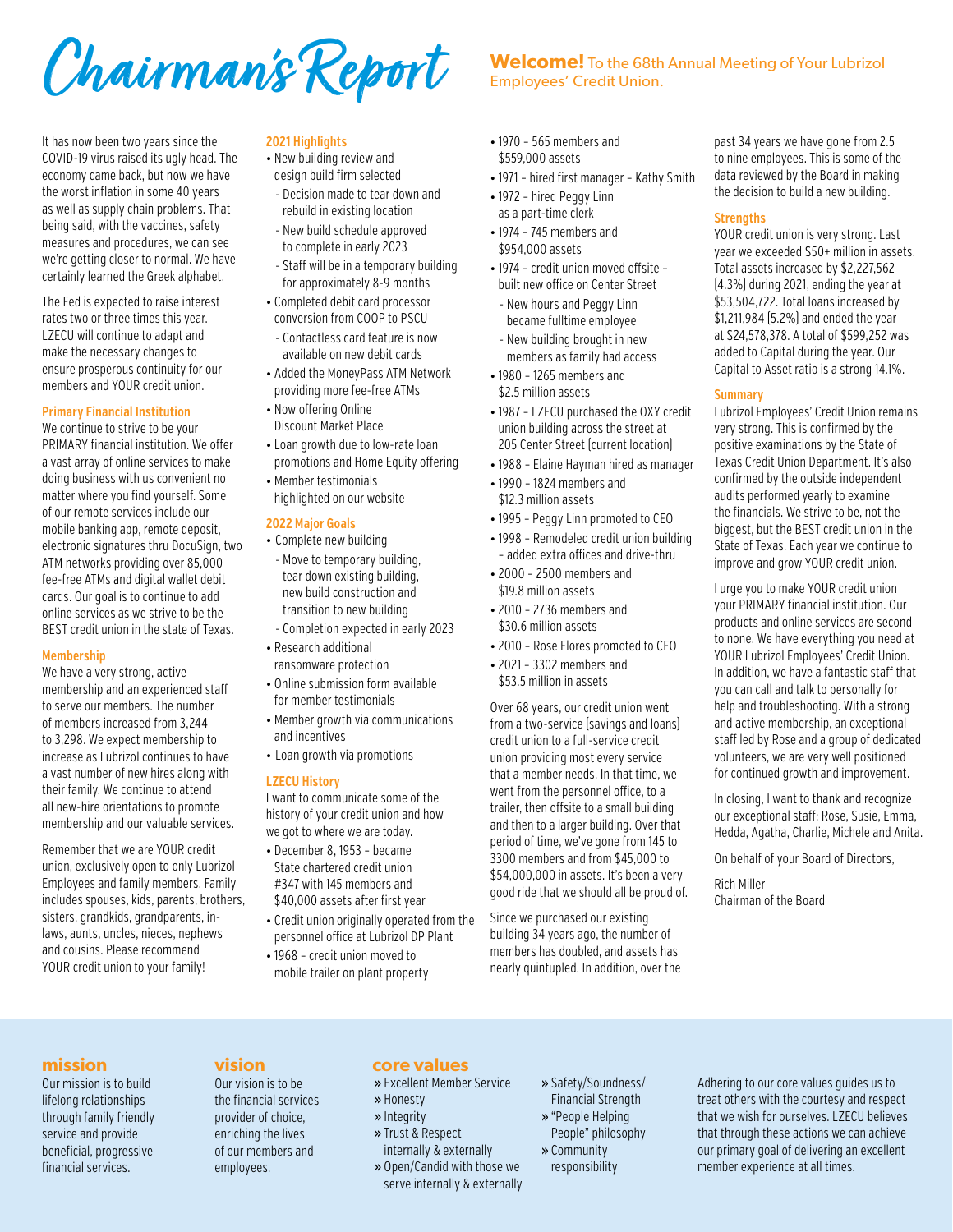# **TREASURER'S REPORT**

Even in continuing troubled times, LZECU continues to demonstrate exemplary levels of performance. 2021 was faced with low investment interest rates and an uncertain economy, yet dedicated and diligent management drove overall performance to remain stable and strong. LZECU grew overall investments by \$2,600,186 to \$25,842,331 and Net Income was up 57% over budgeted plan at \$567,467 for the year. Total Assets continued to grow over 4% on the year to \$53,504,722. Loan Balances grew over 5% to \$24,578,378, and \$122,786 was distributed to members in the form of dividends. Operating Expenses were 5% under 2020 actual and 15% under budgeted plan at only \$1,247,513.

LZECU's "peer" group is defined as other credit unions with Total Assets of \$50-100 million. LZECU continues to outperform our peer group as measured by most financial ratio measurements. LZECU's Net Operating Expense Ratio of only 1.57% vs. peer of 1.96% (LZECU is more efficient), Net Worth Ratio of 14.07% vs. peer of 10.93% (LZECU is more stable), and Operating Return-On-Assets Ratio of 1.07% vs. peer of only 0.63% (LZECU is more profitable) are all significantly better than peer or considered "best-in-class".

LZECU continues to expand and improve service levels and maintain strong levels of financial security while continuing to provide tremendous membership value. LZECU's investment portfolio is closely managed to balance returns with stability and key financial indicators continue to be monitored to maintain or improve performance as necessary. Even in the face of the uncertainty of the last two years, LZECU remains well positioned to provide the highest-quality, most costcompetitive levels of service to all our members for years to come.

Joseph J. Morris LZECU Treasurer

# **SUPERVISORY COMMITTEE'S REPORT**

Appointed by the Board, the role of the Supervisory Committee is to perform audit oversight on behalf of the Board of Directors.

This Supervisory Committee is responsible for ensuring that the credit union meets required financial reporting objectives and follows all necessary procedures to protect members' assets. The Committee employs certified public accountants to perform auditing, account verification and other work under its supervision. To carry out these responsibilities, the Supervisory Committee completed three key activities in 2021:

- The Committee contracted A. John Weaver and Associates to conduct a comprehensive annual audit for the period ending December 31, 2020. Results of this audit indicate that proper practices and procedures are being followed and that accounting records accurately reflect operation of the credit union.
- The last State Examination conducted was through the period ending June 30, 2020. The next State Examination is scheduled for March 2022.
- The Committee completed a full verification of cash on hand at the credit union for the 2021 calendar year. No discrepancies were found.

In addition to the above activities, the Supervisory Committee would like to thank Mike Deen for his years of service on the LZECU Supervisory Committee. We wish him the best in his retirement and will miss him volunteering with us. We are excited to announce that Waynisha Edwards has joined the Supervisory Committee and will be participating in Verification Audits going forward.

In accordance with Texas Finance Code, the Texas Credit Union Department conducted their annual examination of books and records for the period ending June 30, 2020. The Committee is pleased to report that Lubrizol Employees' Credit Union continues to operate in a financially sound manner and remains dedicated to serving its members.

James Garza Supervisory Committee Chairman



- » Ascertain Quorum
- » Minutes of Last Annual Meeting
- » Reports to the Membership
- » Elections
- » Unfinished Business
- » New Business
- » Door Prizes
- » Adjournment

# **statement of**

| <b>financial condition</b>                    | 2021         | 2020         |
|-----------------------------------------------|--------------|--------------|
| <b>Assets</b>                                 |              |              |
| Loans                                         | \$24,578,378 | \$23,366,394 |
| Cash                                          | \$1,863,754  | \$3,504,781  |
| Investments                                   | \$25,842,331 | \$23,242,145 |
| Building & Land                               | \$45,016     | \$45,016     |
| <b>Other Fixed Assets</b>                     | \$30,117     | \$28,980     |
| Other Assets                                  | \$1,145,127  | \$1,089,844  |
| <b>Total Assets</b>                           | \$53,504,722 | \$51,277,160 |
| <b>Liabilities &amp; Equity</b>               |              |              |
| <b>Member Shares</b>                          | \$45,721,071 | \$43,996,483 |
| Liabilities                                   | \$246,093    | \$342,371    |
| Reserves                                      | \$749,468    | \$749,468    |
| <b>Undivided Earnings</b>                     | \$6,788,090  | \$6,188,838  |
| <b>Total Liabilities &amp; Equity</b>         | \$53,504,722 | \$51,277,160 |
| income and expense statement                  |              |              |
| Interest on Loans                             | \$1,186,094  | \$1,259,262  |
| Income from Investments                       | \$316,580    | \$411,022    |
| Other Income                                  | \$466,877    | \$398,878    |
| <b>Total Income</b>                           | \$1,969,551  | \$2,069,162  |
|                                               |              |              |
|                                               | \$1,247,513  | \$1,313,255  |
| <b>Operating Expenses</b><br><b>Dividends</b> | \$122,786    | \$147,889    |
|                                               | \$1,370,299  | \$1,461,144  |
| <b>Total Expenses</b>                         |              |              |
| <b>Net Income</b>                             | \$599,252    | \$608,018    |
| member statistics                             |              |              |
| <b>Total Members</b>                          | 3,298        | 3,244        |
| <b>Total Share Draft Accounts</b>             | 1,843        | 1,774        |
| <b>Total IRAs</b>                             | 136          | 135          |